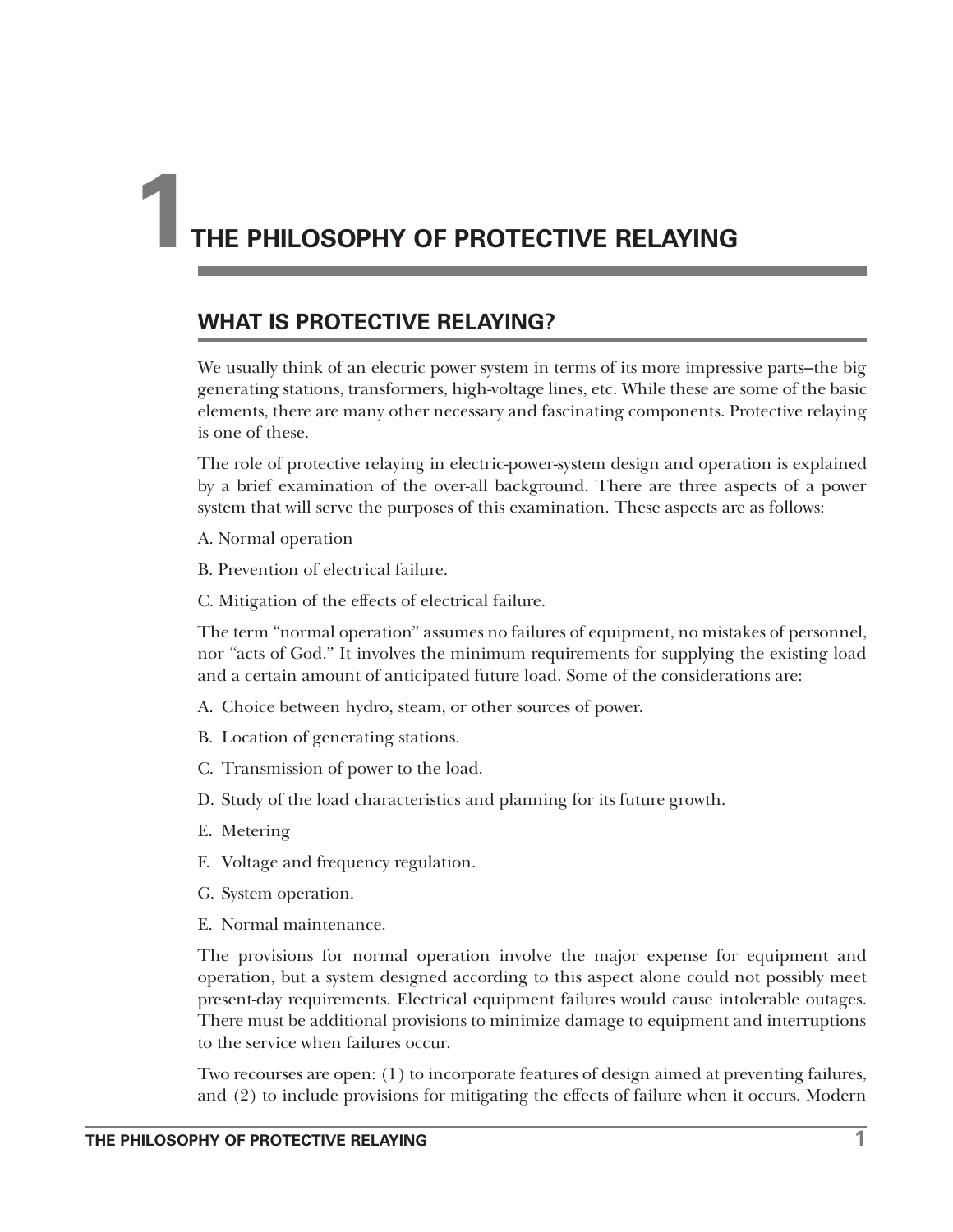power-system design employs varying degrees of both recourses, as dictated by the economics of any particular situation. Notable advances continue to be made toward greater reliability. But also, increasingly greater reliance is being placed on electric power. Consequently, even though the probability of failure is decreased, the tolerance of the possible harm to the service is also decreased. But it is futile-or at least not economically justifiable-to try to prevent failures completely. Sooner or later the law of diminishing returns makes itself felt. Where this occurs will vary between systems and between parts of a system, but, when this point is reached, further expenditure for failure prevention is discouraged. It is much more profitable, then, to let some failures occur and to provide for mitigating their effects.

The type of electrical failure that causes greatest concern is the short circuit, or "fault" as it is usually called, but there are other abnormal operating conditions peculiar to certain elements of the system that also require attention. Some of the features of design and operation aimed at preventing electrical failure are:

- A. Provision of adequate insulation.
- B. Coordination of insulation strength with the capabilities of lightning arresters.
- C. Use of overhead ground wires and low tower-footing resistance.
- D. Design for mechanical strength to reduce exposure, and to minimize the likelihood of failure causable by animals, birds, insects, dirt, sleet, etc.
- E. Proper operation and maintenance practices.

Some of the features of design and operation for mitigating the effects of failure are:

- A. Features that mitigate the immediate effects of an electrical failure.
	- 1. Design to limit the magnitude of short-circuit current.<sup>1</sup>
		- a. By avoiding too large concentrations of generating capacity.

b. By using current-limiting impedance.

- 2. Design to withstand mechanical stresses and heating owing to short-circuit currents.
- 3. Time-delay undervoltage devices on circuit breakers to prevent dropping loads during momentary voltage dips.
- 4. Ground-fault neutralizers (Petersen coils).
- B. Features for promptly disconnecting the faulty element.
	- 1. Protective relaying.
	- 2. Circuit breakers with sufficient interrupting capacity.
	- 3. Fuses.
- C. Features that mitigate the loss of the faulty element.
	- 1. Alternate circuits.
	- 2. Reserve generator and transformer capacity.
	- 3. Automatic reclosing.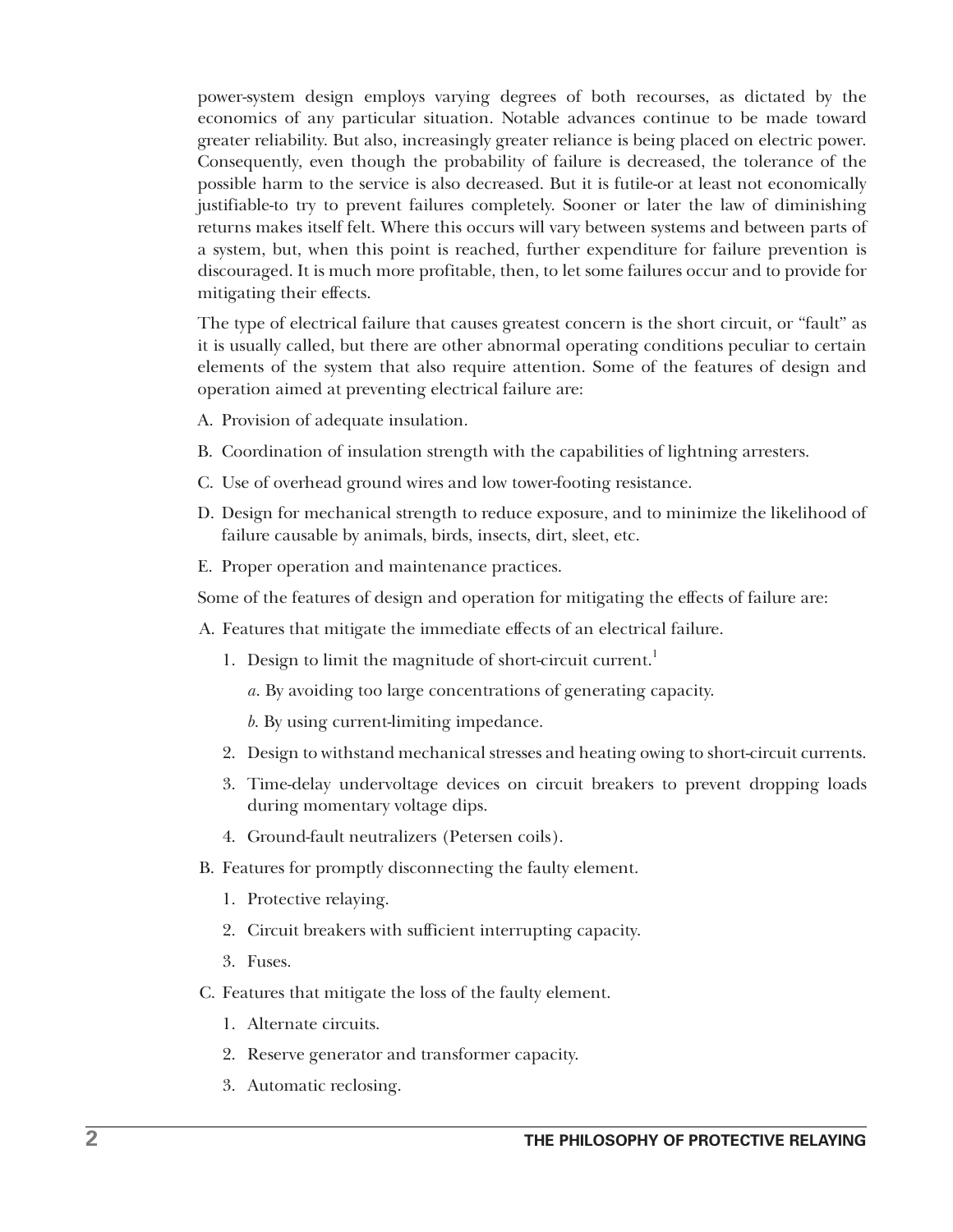- D. Features that operate throughout the period from the inception of the fault until after its removal, to maintain voltage and stability.
	- 1. Automatic voltage regulation.
	- 2. Stability characteristics of generators.
- E. Means for observing the electiveness of the foregoing features.
	- 1. Automatic oscillographs.
	- 2. Efficient human observation and record keeping.
- F. Frequent surveys as system changes or additions are made, to be sure that the foregoing features are still adequate.

Thus, protective relaying is one of several features of system design concerned with minimizing damage to equipment and interruptions to service when electrical failures occur. When we say that relays "protect," we mean that, together with other equipment, the relays help to minimize damage and improve service. It will be evident that all the mitigation features are dependent on one another for successfully minimizing the effects of failure. Therefore, the capabilities and the application requirements of protective-relaying equipments should be considered concurrently with the other features.<sup>2</sup> This statement is emphasized because there is sometimes a tendency to think of the protective-relaying equipment after all other design considerations are irrevocably settled. Within economic limits, an electric power system should be designed so that it can be adequately protected.

## THE FUNCTION OF PROTECTIVE RELAYING

The function of protective relaying is to cause the prompt removal from service of any element of a power system when it suffers a short circuit, or when it starts to operate in any abnormal manner that might cause damage or otherwise interfere with the effective operation of the rest of the system. The relaying equipment is aided in this task by circuit breakers that are capable of disconnecting the faulty element when they are called upon to do so by the relaying equipment.

Circuit breakers are generally located so that each generator, transformer, bus, transmission line, etc., can be completely disconnected from the rest of the system. These circuit breakers must have sufficient capacity so that they can carry momentarily the maximum short-circuit current that can flow through them, and then interrupt this current; they must also withstand closing in on such a short circuit and then interrupting it according to certain prescribed standards.3

Fusing is employed where protective relays and circuit breakers are not economically justifiable.

Although the principal function of protective relaying is to mitigate the effects of short circuits, other abnormal operating conditions arise that also require the services of protective relaying. This is particularly true of generators and motors.

A secondary function of protective relaying is to provide indication of the location and type of failure. Such data not only assist in expediting repair but also, by comparison with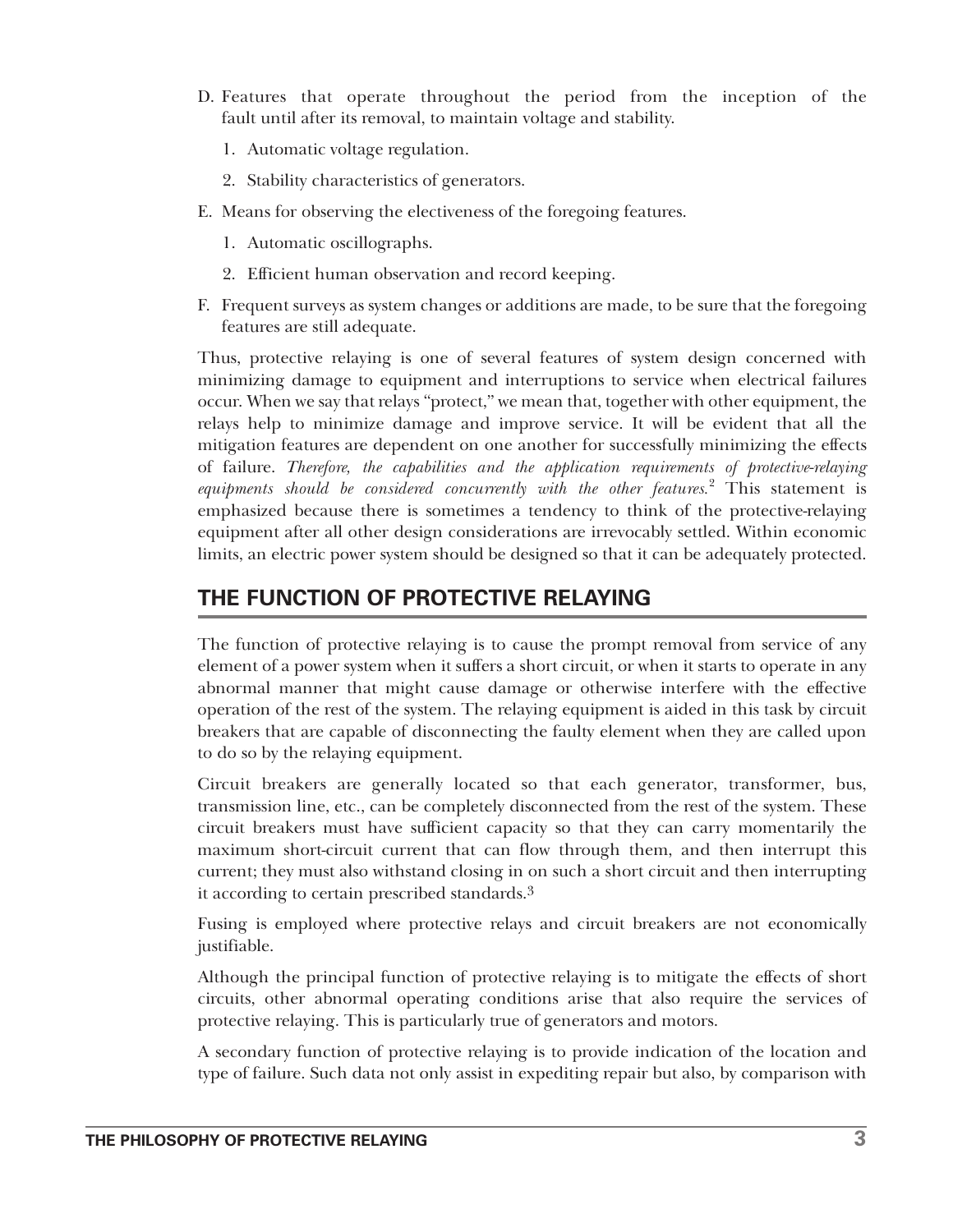human observation and automatic oscillograph records, they provide means for analyzing the effectiveness of the fault-prevention and mitigation features including the protective relaying itself.

# FUNDAMENTAL PRINCIPLES OF PROTECTIVE RELAYING

Let us consider for the moment only the relaying equipment for the protection against short circuits. There are two groups of such equipment–one which we shall call "primary" relaying, and the other "back-up" relaying. Primary relaying is the first line of defense, whereas back-up relaying functions only when primary relaying fails.

#### PRIMARY RELAYING



Fig. 1. One-line diagram of a portion of an electric power system illustrating primary relaying.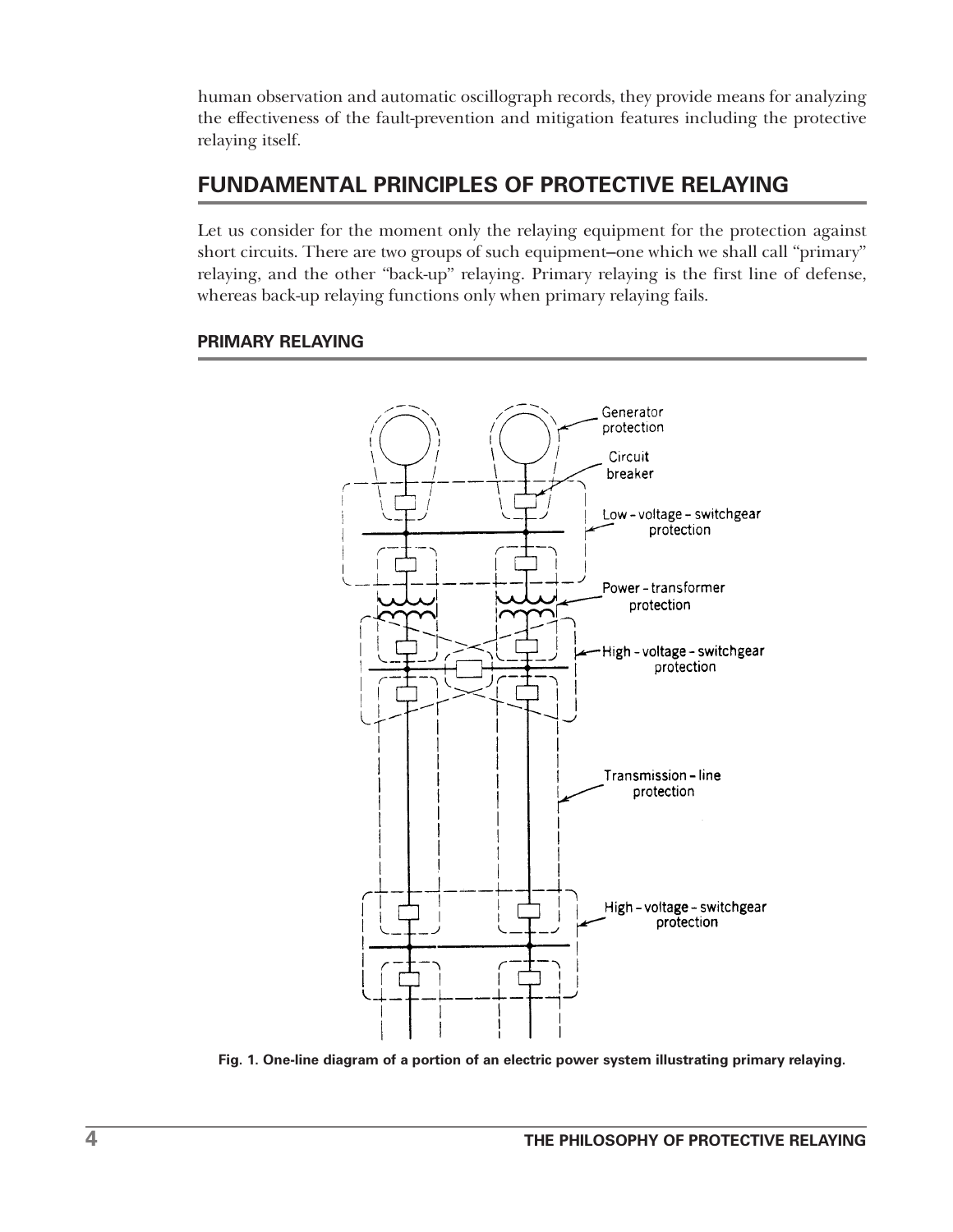Figure 1 illustrates primary relaying. The first observation is that circuit breakers are located in the connections to each power element. This provision makes it possible to disconnect only a faulty element. Occasionally, a breaker between two adjacent elements may be omitted, in which event both elements must be disconnected for a failure in either one.

The second observation is that, without at this time knowing how it is accomplished, a separate zone of protection is established around each system element. The significance of this is that any failure occurring within a given zone will cause the "tripping" (i.e., opening) of all circuit breakers within that zone, and only those breakers.

It will become evident that, for failures within the region where two adjacent protective zones overlap, more breakers will be tripped than the minimum necessary to disconnect the faulty element. But, if there were no overlap, a failure in a region between zones would not lie in either zone, and therefore no breakers would be tripped. The overlap is the lesser of the two evils. The extent of the overlap is relatively small, and the probability of failure in this region is low; consequently, the tripping of too many breakers will be quite infrequent.

Finally, it will be observed that adjacent protective zones of Fig. 1 overlap *around a circuit* breaker. This is the preferred practice because, for failures anywhere except in the overlap region, the minimum number of circuit breakers need to be tripped. When it becomes desirable for economic or space-saving reasons to overlap on one side of a breaker, as is frequently true in metal-clad switchgear the relaying equipment of the zone that overlaps the breaker must be arranged to trip not only the breakers within its zone but also one or more breakers of the adjacent zone, in order to completely disconnect certain faults. This is illustrated in Fig. 2, where it can be seen that, for a short circuit at X, the circuit breakers of zone  $B$ , including breaker  $C$ , will be tripped; but, since the short circuit is outside zone A, the relaying equipment of zone B must also trip certain breakers in zone A if that is necessary to interrupt the flow of short circuit current from zone A to the fault. This is not a disadvantage for a fault at X, but the same breakers in zone A will be tripped unnecessarily for other faults in zone  $B$  to the right of breaker  $C$ . Whether this unnecessary tripping is objectionable will depend on the particular application.



Fig. 2. Overlapping adjacent protective zones on one side of a circuit breaker.

#### BACK-UP RELAYING

Back-up relaying is employed only for protection against short circuits. Because short circuits are the preponderant type of power failure, there are more opportunities for failure in short primary relaying. Experience has shown that back-up relaying for other than short circuits is not economically justifiable.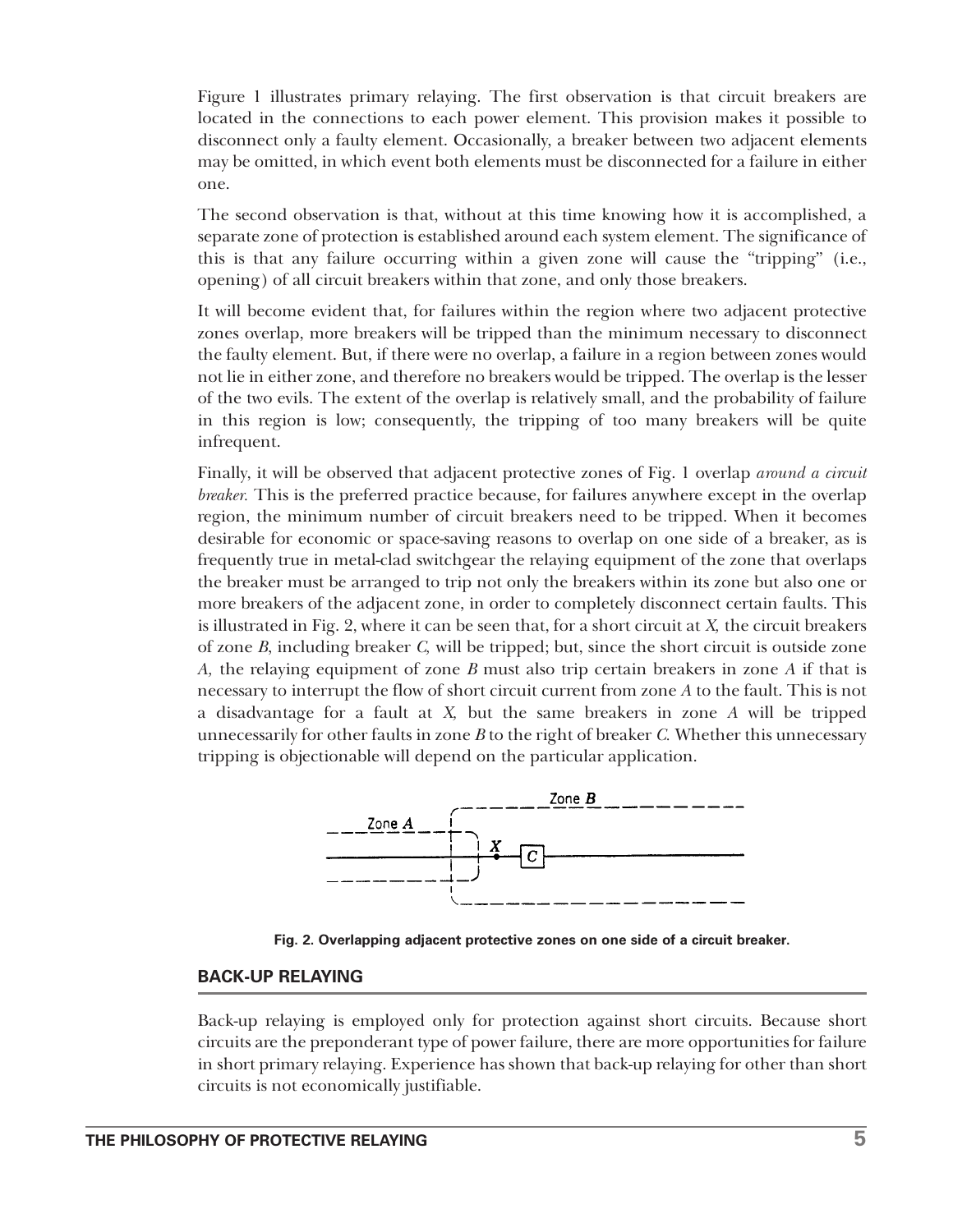A clear understanding of the possible causes of primary-relaying failure is necessary for a better appreciation of the practices involved in back-up relaying. When we say that primary relaying may fail, we mean that any of several things may happen to prevent primary relaying from causing the disconnection of a power-system fault. Primary relaying may fail because of failure in any of the following:

- A. Current or voltage supply to the relays.
- B. D-c tripping-voltage supply.
- C. Protective relays.
- D. Tripping circuit or breaker mechanism.
- E. Circuit breaker.

It is highly desirable that back-up relaying be arranged so that anything that might cause primary relaying to fail will not also cause failure of back-up relaying. It will be evident that this requirement is completely satisfied only if the back-up relays are located so that they do not employ or control anything in common with the primary relays that are to be backed up. So far as possible, the practice is to locate the back-up relays at a different station. Consider, for example, the back-up relaying for the transmission line section  $E\!F$  of Fig. 3. The back-up relays for this line section are normally arranged to trip breakers A, B, I, and J. Should breaker E fail to trip for a fault on the line section  $E$ F, breakers A and B are tripped; breakers  $A$  and  $B$  and their associated back-up equipment, being physically apart from the equipment that has failed, are not likely to be simultaneously affected as might be the case if breakers C and D were chosen instead.



Fig. 3. Illustration for back-up protection of transmission line section EF.

The back-up relays at locations  $A$ ,  $B$ , and  $F$  provide back-up protection if bus faults occur at station K. Also, the back-up relays at A and F provide back-up protection for faults in the line DB. In other words, the zone of protection of back-up relaying extends in one direction from the location of any back-up relay and at least overlaps each adjacent system element. Where adjacent line sections are of different length, the back-up relays must overreach some line sections more than others in order to provide back-up protection for the longest line.

A given set of back-up relays will provide incidental back-up protection of sorts for faults in the circuit whose breaker the back-up relays control. For example, the back-up relays that trip breaker A of Fig. 3 may also act as back-up for faults in the line section AC. However,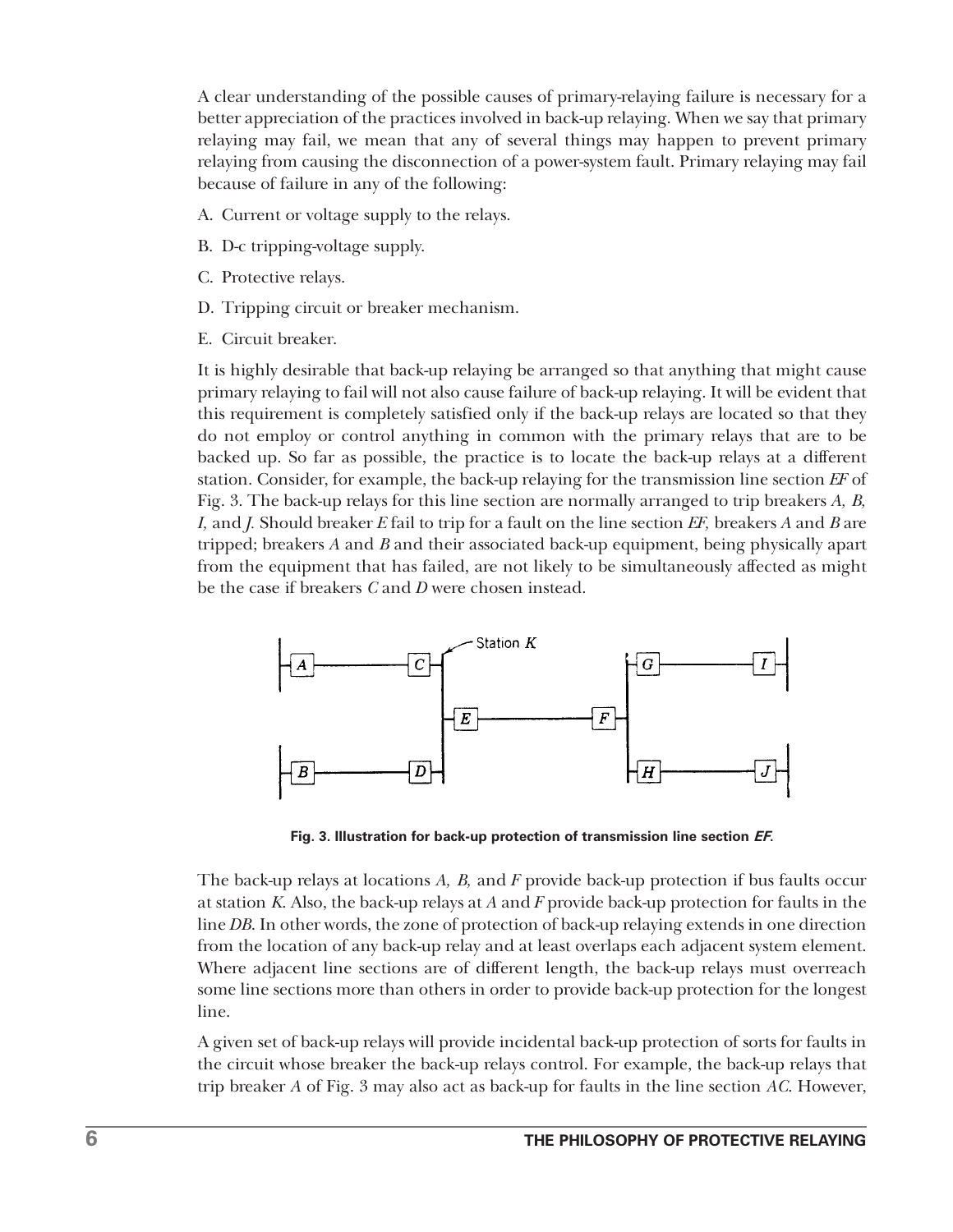this duplication of protection is only an incidental benefit and is not to be relied on to the exclusion of a conventional back-up arrangement when such arrangement is possible; to differentiate between the two, this type might be called "duplicate primary relaying."

A second function of back-up relaying is often to provide primary protection when the primary-relaying equipment is out of service for maintenance or repair.

It is perhaps evident that, when back-up relaying functions, a larger part of the system is disconnected than when primary relaying operates correctly. This is inevitable if back-up relaying is to be made independent of those factors that might cause primary relaying to fail. However, it emphasizes the importance of the second requirement of back-up relaying, that it must operate with sufficient time delay so that primary relaying will be given enough time to function if it is able to. In other words, when a short circuit occurs, both primary relaying and back-up relaying will normally start to operate, but primary relaying is expected to trip the necessary breakers to remove the short-circuited element from the system, and back-up relaying will then reset without having had time to complete its function. When a given set of relays provides back-up protection for several adjacent system elements, the slowest primary relaying of any of those adjacent elements will determine the necessary time delay of the given back-up relays.

For many applications, it is impossible to abide by the principle of complete segregation of the back-up relays. Then one tries to supply the back-up relays from sources other than those that supply the primary relays of the system element in question, and to trip other breakers. This can usually be accomplished; however, the same tripping battery may be employed in common, to save money and because it is considered only a minor risk. This subject will be treated in more detail in Chapter 14.

In extreme cases, it may even be impossible to provide any back-up protection; in such cases, greater emphasis is placed on the need for better maintenance. In fact, even with complete back-up relaying, there is still much to be gained by proper maintenance. When primary relaying fails, even though back-up relaying functions properly, the service will generally suffer more or less. Consequently, back-up relaying is not a proper substitute for good maintenance.

#### PROTECTION AGAINST OTHER ABNORMAL CONDITIONS

Protective relaying for other than short circuits is included in the category of primary relaying. However, since the abnormal conditions requiring protection are different for each system element, no universal overlapping arrangement of relaying is used as in short protection. Instead, each system element is independently provided with whatever relaying is required, and this relaying is arranged to trip the necessary circuit breakers which may in some cases be different from those tripped by the short-circuit relaying. As previously mentioned, back-up relaying is not employed because experience has not shown it to be economically justifiable. Frequently, however, back-up relaying for short circuits will function when other abnormal conditions occur that produce abnormal currents or voltages, and back-up protection of sorts is thereby incidentally provided.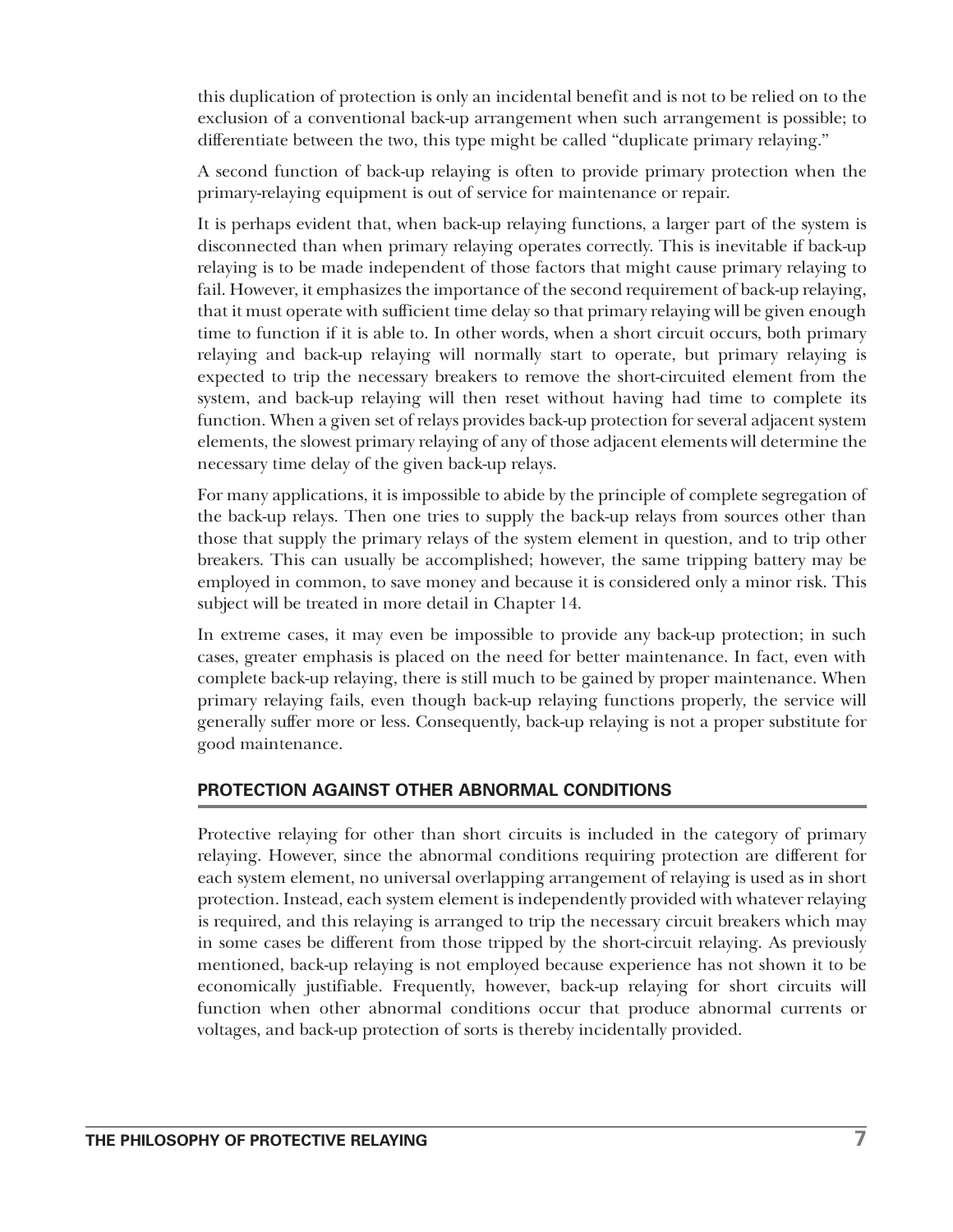#### SENSITIVITY, SELECTIVITY, AND SPEED

"Sensitivity," "selectivity" and "speed" are terms commonly used to describe the functional characteristics of any protective-relaying equipment. All of them are implied in the foregoing considerations of primary and back-up relaying. Any relaying equipment must be sufficiently sensitive so that it will operate reliably, when required, under the actual condition that produces the least operating tendency. It must be able to select between those conditions for which prompt operation is required and those for which no operation, or time-delay operation, is required. And it must operate at the required speed. How well any protective-relaying equipment fulfills each of these requirements must be known for each application.

The ultimate goal of protective relaying is to disconnect a faulty system element as quickly as possible. Sensitivity and selectivity are essential to assure that the proper circuit breakers will be tripped, but speed is the "pay-off." The benefits to be gained from speed will be considered later.

#### **RELIABILITY**

That protective-relaying equipment must be reliable is a basic requirement. When protective relaying fails to function properly, the allied mitigation features are largely ineffective. Therefore, it is essential that protective-relaying equipment be inherently reliable, and that its application, installation, and maintenance be such as to assure that its maximum capabilities will be realized.

Inherent reliability is a matter of design based on long experience, and is much too extensive and detailed a subject to do justice to here. Other things being equal, simplicity and robustness contribute to reliability, but they are not of themselves the complete solution. Workmanship must be taken into account also. Contact pressure is an important measure of reliability, but the contact materials and the provisions for preventing contact contamination are fully as important. These are but a few of the many design considerations that could be mentioned.

The proper application of protective-relaying equipment involves the proper choice not only of relay equipment but also of the associated apparatus. For example, lack of suitable sources of current and voltage for energizing the relays may compromise, if not jeopardize, the protection.

Contrasted with most of the other elements of an electric power system, protective relaying stands idle most of the time. Some types of relaying equipment may have to function only once in several years. Transmission-line relays have to operate most frequently, but even they may operate only several times per year. This lack of frequent exercising of the relays and their associated equipment must be compensated for in other ways to be sure that the relaying equipment will be operable when its turn comes.

Many electric utilities provide their test and maintenance personnel with a manual that experienced people in the organization have prepared and that is kept up to date as new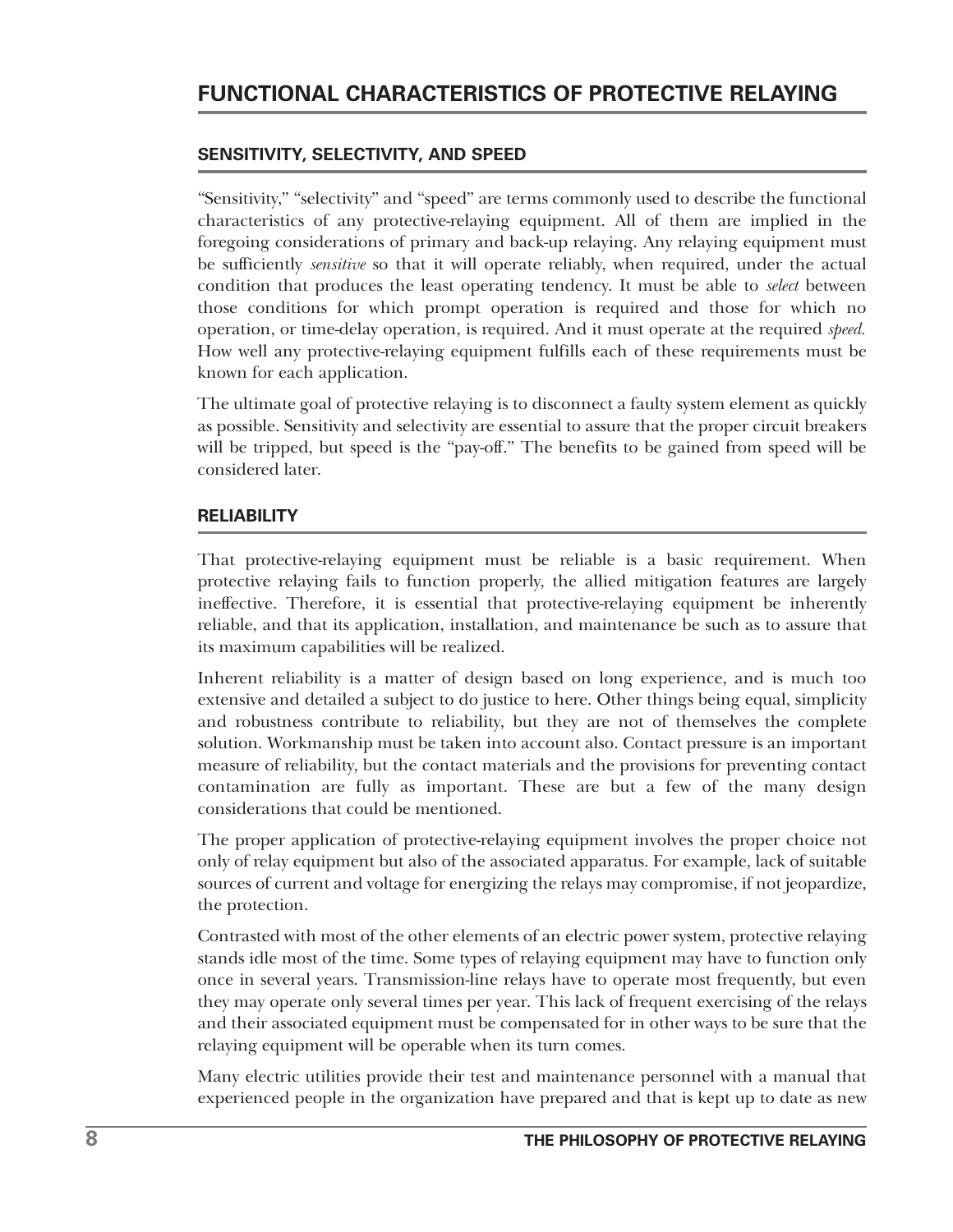types of relays are purchased. Such a manual specifies minimum test and maintenance procedure that experience has shown to be desirable. The manual is prepared in part from manufacturers' publications and in part from the utility's experience. As a consequence of standardized techniques, the results of periodic tests can be compared to detect changes or deterioration in the relays and their associated devices. Testers are encouraged to make other tests as they see fit so long as they make the tests required by the manual. If a better testing technique is devised, it is incorporated into the manual. Some organizations include information on the purpose of the relays, to give their people better appreciation of the importance of their work. Courses may be given, also. Such activity is highly recommended. Unless a person is thoroughly acquainted with relay testing and maintenance, he can do more harm than good, and he might better leave the equipment alone.

In some cases, actual field tests are made after installation and after careful preliminary testing of the individual relays. These field tests provide an excellent means for checking the over-all operation of all equipment involved.

Careful maintenance and record keeping, not only of tests during maintenance but also of relay operation during actual service, are the best assurance that the relaying equipment is in proper condition. Field testing is the best-known way of checking the equipment prior to putting it in service, but conditions may arise in actual service that were not anticipated in the tests. The best assurance that the relays are properly applied and adjusted is a record of correct operation through a sufficiently long period to include the various operating conditions that can exist. It is assuring not only when a particular relaying equipment trips the proper breakers when it should for a given fault but also when other relaying equipments properly refrain from tripping.

### ARE PROTECTIVE PRACTICES BASED ON THE PROBABILITY OF FAILURE?

Protective practices are based on the probability of failure to the extent that present-day practices are the result of years of experience in which the frequency of failure undoubtedly has played a part. However, the probability of failure seldom if ever enters directly into the choice of a particular type of relaying equipment except when, for one reason or another, one finds it most difficult to apply the type that otherwise would be used. In any event, the probability of failure should be considered only together with the consequences of failure should it occur. It has been said that the justification for a given practice equals the likelihood of trouble times the cost of the trouble. Regardless of the probability of failure, no portion of a system should be entirely without protection, even if it is only back-up relaying.

# PROTECTIVE RELAYING VERSUS A STATION OPERATOR

Protective relaying sometimes finds itself in competition with station operators or attendants. This is the case for protection against abnormal conditions that develop slowly enough for an operator to have time to correct the situation before any harmful consequences develop. Sometimes, an alert and skillful operator can thereby avoid having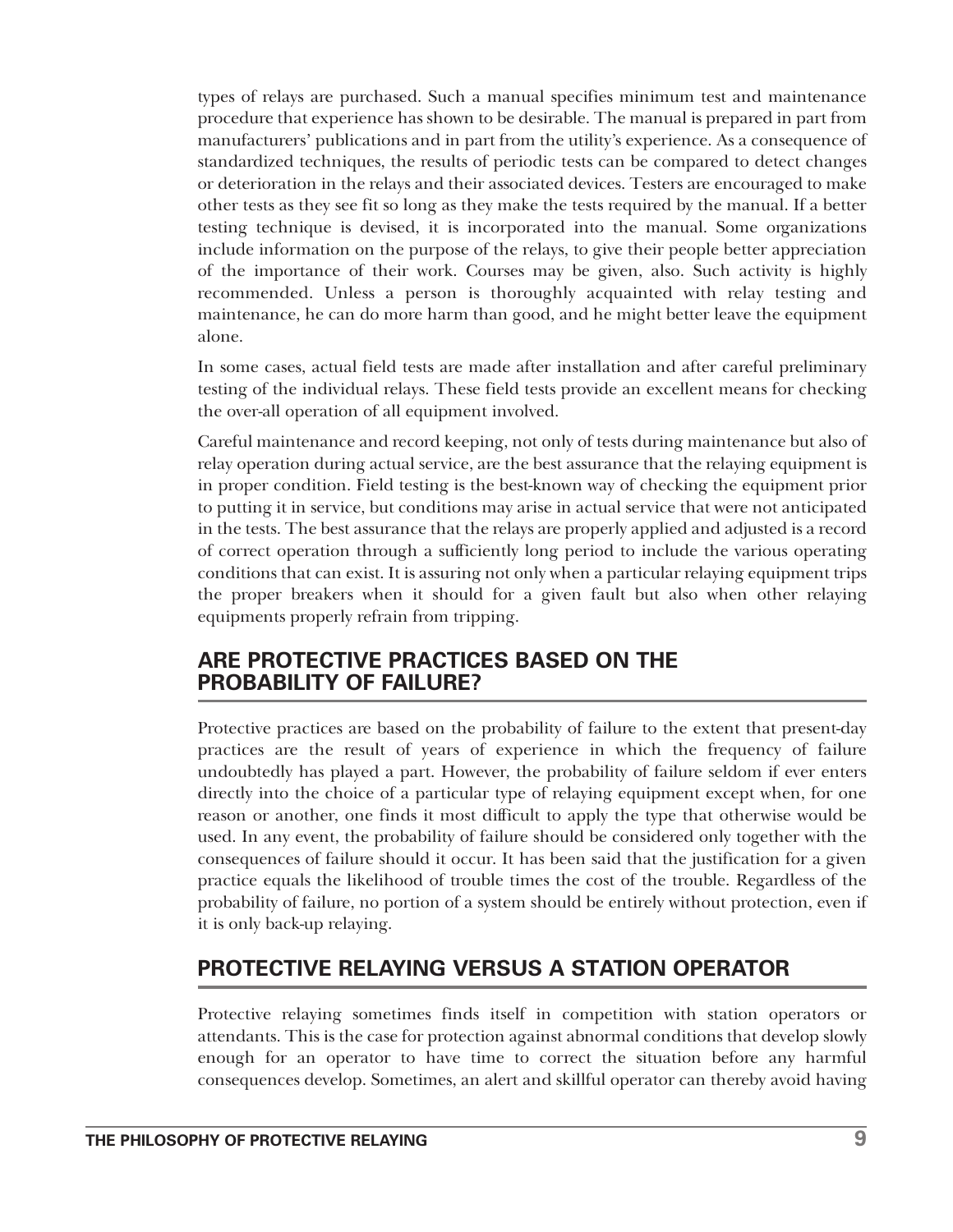to remove from service an important piece of equipment when its removal might be embarrassing; if protective relaying is used in such a situation, it is merely to sound an alarm. To some extent, the preference of relying on an operator has a background of some unfortunate experience with protective relaying whereby improper relay operation caused embarrassment; such an attitude is understandable, but it cannot be supported logically. Where quick and accurate action is required for the protection of important equipment, it is unwise to rely on an operator. Moreover, when trouble occurs, the operator usually has other things to do for which he is better fitted.

### UNDESIRED TRIPPING VERSUS FAILURE TO TRIP WHEN DESIRED

Regardless of the rules of good relaying practice, one will occasionally have to choose which rule may be broken with the least embarrassment. When one must choose between the chance of undesired or unnecessary tripping and failure to trip when tripping is desired, the best practice is generally to choose the former. Experience has shown that, where major system shutdowns have resulted from one or the other, the failure to trip–or excessive delay in tripping-has been by far the worse offender.

# THE EVALUATION OF PROTECTIVE RELAYING

Although a modern power system could not operate without protective relaying, this does not make it priceless. As in all good engineering, economics plays a large part. Although the protection engineer can usually justify expenditures for protective relaying on the basis of standard practice, circumstances may alter such concepts, and it often becomes necessary to evaluate the benefits to be gained. It is generally not a question of whether protective relaying can be justified, but of how far one should go toward investing in the best relaying available.

Like all other parts of a power system, protective relaying should be evaluated on the basis of its contribution to the best economically possible service to the customers. The contribution of protective relaying is to help the rest of the power system to function as efficiently and as effectively as possible in the face of trouble.2 How protective relaying does this is as foIlows. By minimizing damage when failures occur, protective relaying minimizes:

- A. The cost of repairing the damage.
- B. The likelihood that the trouble may spread and involve other equipment.
- C. The time that the equipment is out of service.
- D. The loss in revenue and the strained public relations while the equipment is out of service.

By expediting the equipment's return to service, protective relaying helps to minimize the amount of equipment reserve required, since there is less likelihood of another failure before the first failure can be repaired.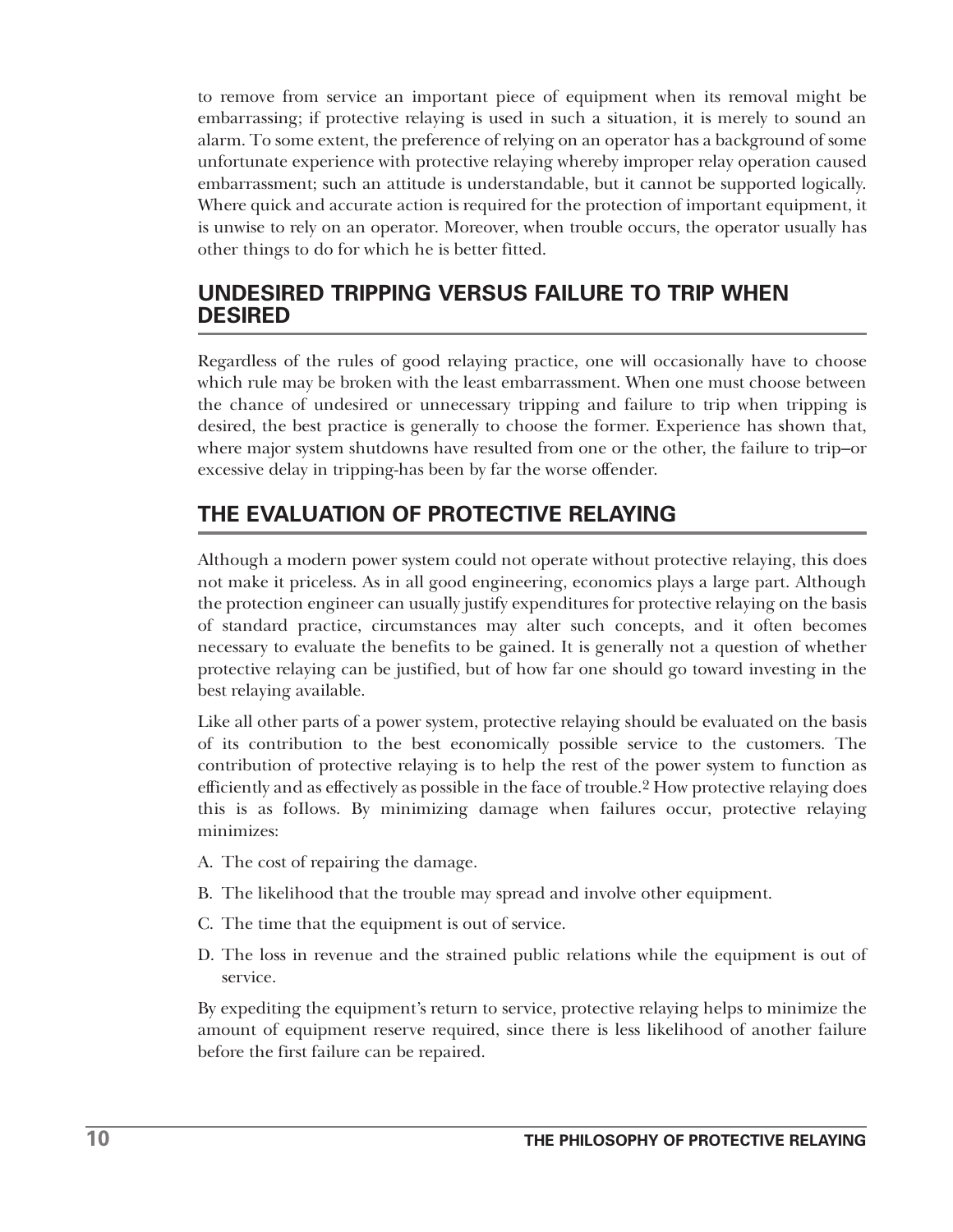The ability of protective relaying to permit fuller use of the system capacity is forcefully illustrated by system stability. Figure 4 shows how the speed of protective relaying influences the amount of power that can be transmitted without loss of synchronism when short circuits occur.4 More load can be carried over an existing system by speeding up the protective relaying. This has been shown to be a relatively inexpensive way to increase the transient stability limit.5 Where stability is a problem, protective relaying can often be evaluated against the cost of constructing additional transmission lines or switching stations.

Other circumstances will be shown later in which certain types of protective-relaying equipment can permit savings in circuit breakers and transmission lines.



Fig. 4. Curves illustrating the relation between relay-plus-breaker time and the maximum amount of power that can be transmitted over one particular system without loss of synchronism when various faults occur.

The quality of the protective-relaying equipment can affect engineering expense in applying the relaying equipment itself. Equipment that can still operate properly when future changes are made in a system or its operation will save much future engineering and other related expense.

One should not conclude that the justifiable expense for a given protective-relaying equipment is necessarily proportional to the value or importance of the system element to be directly protected. A failure in that system element may affect the ability of the entire system to render service, and therefore that relaying equipment is actually protecting the service of the entire system. Some of the most serious shutdowns have been caused by consequential effects growing out of an original failure in relatively unimportant equipment that was not properly protected.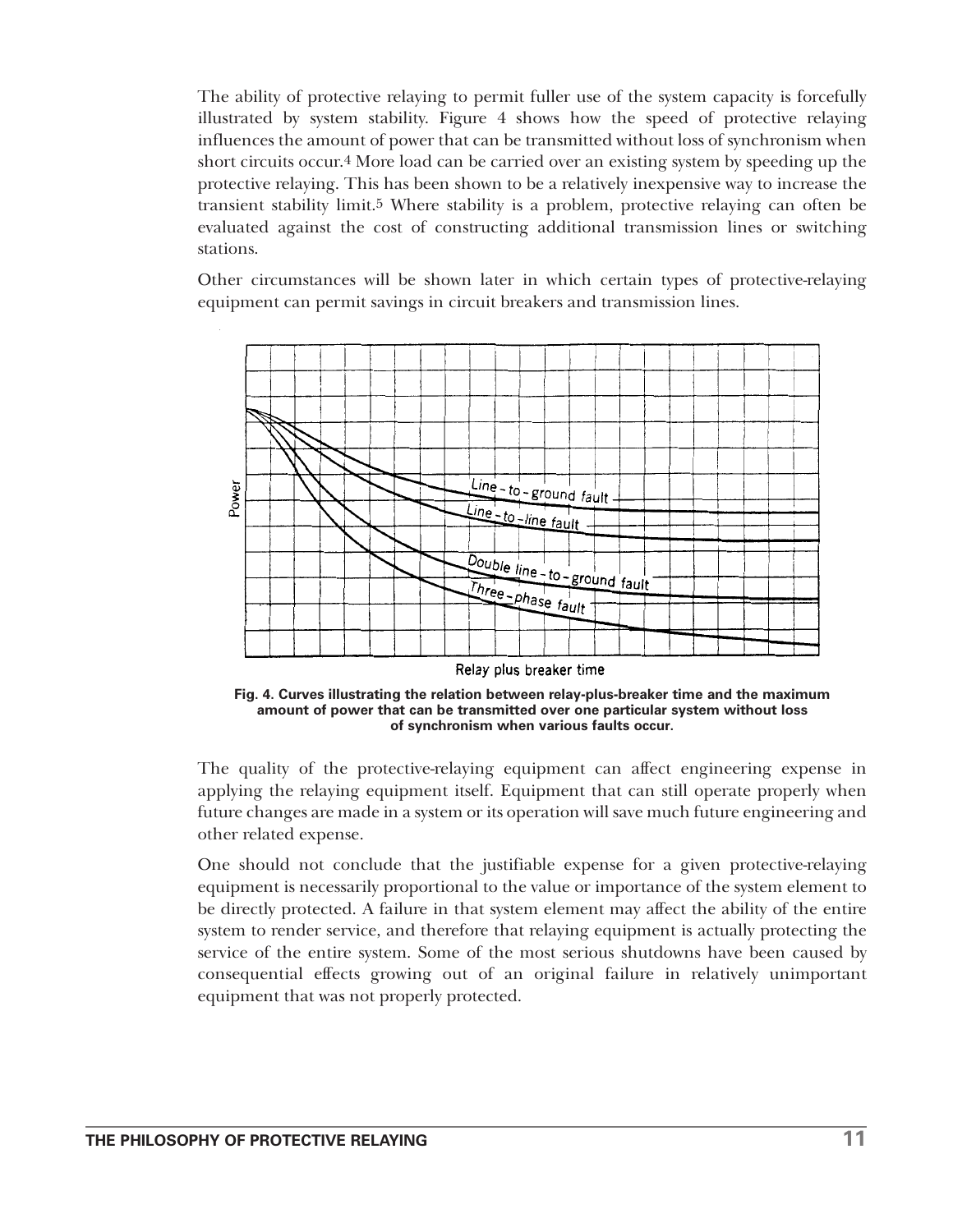# HOW DO PROTECTIVE RELAYS OPERATE?

Thus far, we have treated the relays themselves in a most impersonal manner, telling what they do without any regard to how they do it.

This fascinating part of the story of protective relaying will be told in much more detail later. But, in order to round out this general consideration of relaying and to prepare for what is yet to come, some explanation is in order here.

All relays used for short-circuit protection, and many other types also, operate by virtue of the current and/or voltage supplied to them by current and voltage transformers connected in various combinations to the system element that is to be protected. Through individual or relative changes in these two quantities, failures signal their presence, type, and location to the protective relays. For every type and location of failure, there is some distinctive difference in these quantities, and there are various types of protective-relaying equipments available, each of which is designed to recognize a particular difference and to operate in response to it. $6$ 

More possible differences exist in these quantities than one might suspect. Differences in each quantity are possible in one or more of the following:

- A. Magnitude.
- B. Frequency.
- C. Phase angle.
- D. Duration.
- E. Rate of change.
- F. Direction or order of change.
- G. Harmonics or wave shape.

Then, when both voltage and current are considered in combination, or relative to similar quantities at different locations, one can begin to realize the resources available for discriminatory purposes. It is a fortunate circumstance that, although Nature in her contrary way has imposed the burden of electric-power-system failure, she has at the same time provided us with a means for combat.



Fig. 5. Illustration for Problem 2.